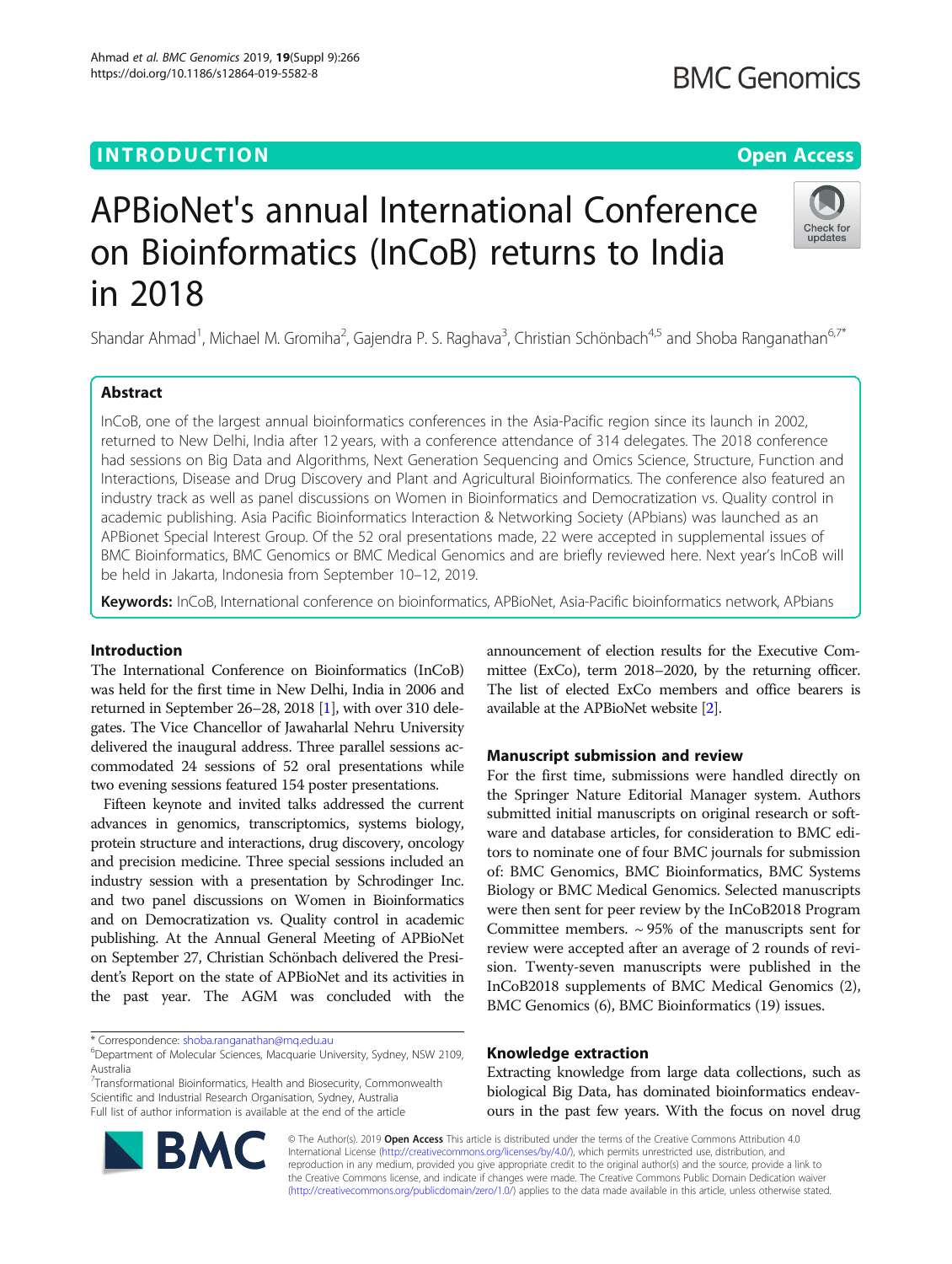discovery, Lynn and his group have developed a Galaxy server to build a predictive model for QSAR-based virtual screening of small molecules [[3](#page-2-0)], while Zheng at al. [\[4\]](#page-2-0) have developed system to predict the side effects of approved drugs, based on negative samples. Pritam et al. [\[5\]](#page-2-0) have identified epitope candidate against malaria based on a genome-wide immunoinformatics approach. Text-mining approaches have been used to mine published literature with BioReader [\[6\]](#page-2-0) while Dhillon and co-workers have efficient setup clinical data management systems for breast cancer from electronic medical records [[7\]](#page-2-0). Abu and coworkers [\[8](#page-2-0)] have developed an automated facial recognition system, using a minimal 3D feature set.

# Sequence analysis

With several large-scale genome sequencing projects of non-model organisms underway, the accuracy of the genome cannot be easily assessed, in the absence of a reference genome. For such projects, SQUAT [\[9](#page-2-0)] provides a rapid tool to evaluate de novo assemblies, rapidly identifying regions that are poorly mapped or require improvement. In the case of genome annotation, genes encoding small open reading frames are frequently missed. Mat-Sharani and Firdaus-Raih [[10](#page-2-0)] have developed a generic annotation workflow for targeting these elusive regions and applied it successfully to a massive dataset of 31 fungal genomes.

Several novel methods for predicting sites involved in sumoylation [[11](#page-2-0)], phosphoglyceration [\[12\]](#page-2-0), glycation [[13](#page-2-0)] and lysine glutarylation [[14](#page-2-0)] from sequence data add valuable approaches to functional annotation of proteins. Since protein function is derived from structure, the functional characterization of intrinsically disordered proteins has remained difficult. Sharma et al. [\[15](#page-2-0)] have developed an excellent a support-vector machine (SVM) based approach, to identify functionally significant parts of such proteins, such as those involved in molecular recognition processes.

DNA methylation is a key epigenetic mechanism of genomic regulation. Large-scale epigenome analysis is critical for discovering novel therapeutic and prognostic biomarkers. Pappalardo and co-workers present EpiMethX [[16](#page-2-0)] for such analysis, for discovering methylation hotspots, important for cancer progression. In ecological samples, on the other hand, there are multiple viral genomes, to be identified concurrently. To address this problem, Halgamuge and coworkers have developed a novel method, ENVirT [[17](#page-2-0)] which is several orders of magnitude more accurate than other available methods.

# Transcriptome analysis

For clinical relevance, disease gene biomarkers need to be sub-type specific. Hsu et al. [[18\]](#page-2-0) have analysed gene expression profiles for two different types of glioma and determined subtype-specific candidate biomarkers relevant to survival. Raghava and his group have developed a carefully curated database for chromosomal fragile sites in the human genome, HumCFS [\[19](#page-3-0)], as a resource for genome instability analysis, relevant to cancers and neurological conditions.

MicroRNAs (miRNAs) are functionally important for gene regulation. Guo et al. [[20](#page-3-0)] have sequenced miRNAs from an economic and horticulturally important plant, Rosa rugosa and report the functional enrichment miRNA profiles of leaves and petals.

In a pharmacogenomic approach, Taguchi [[21](#page-3-0)] has analysed gene expression profiles of cells treated with different drugs to identify two pan-cancer candidate drugs, using a tensor decomposition-based unsupervised feature extraction approach.

## Structural bioinformatics

Changes in chromatin structures are associated with diseases, such as aggressive cancers. However, there is paucity of studies on 3D chromatin structure. Nagai et al. [[22\]](#page-3-0) report a complex relationship between chromatin reorganization at the structural level and gene regulation, with implications for cancer development.

Protein function is dependent on its 3D structure. Bioinformatics provides solutions to predicting the 3D structures of proteins that so not have experimental structures. Hardianto et al. [[23](#page-3-0)] have used homology models of novel protein kinase C (PKC) isozymes to characterize their interaction with a candidate inhibitory drug molecule. On the other hand, Borah and Jha [[24](#page-3-0)] have predicted an ab initio structural model for a pathogenic protein, HopS2, that affects tomato plants, to understand its pathogenic function, as a Type III secretion system.

For peptide-based therapeutics, it is important to know their exact binding sites on target proteins, using proteinpeptide docking. As the majority of computational docking methods have been developed for drug-protein interactions, Agarwal et al. [\[25\]](#page-3-0) have carried out extensive benchmarking of six most commonly used methods for a large number of protein-peptide combinations. They report that FRODOCK performed best in case of blind docking and ZDOCK in case of re-docking.

# Network analysis

Biological molecules interact and communicate with each other and such interactions are represented by networks. While this approach has led to several network representations of experimental data, some information is invariably missed. In order to detect hidden interactions, Elati and co-workers [\[26\]](#page-3-0) have proposed a latent network approach for large-scale gene expression datasets, presenting impressive results on bladder cancer datasets.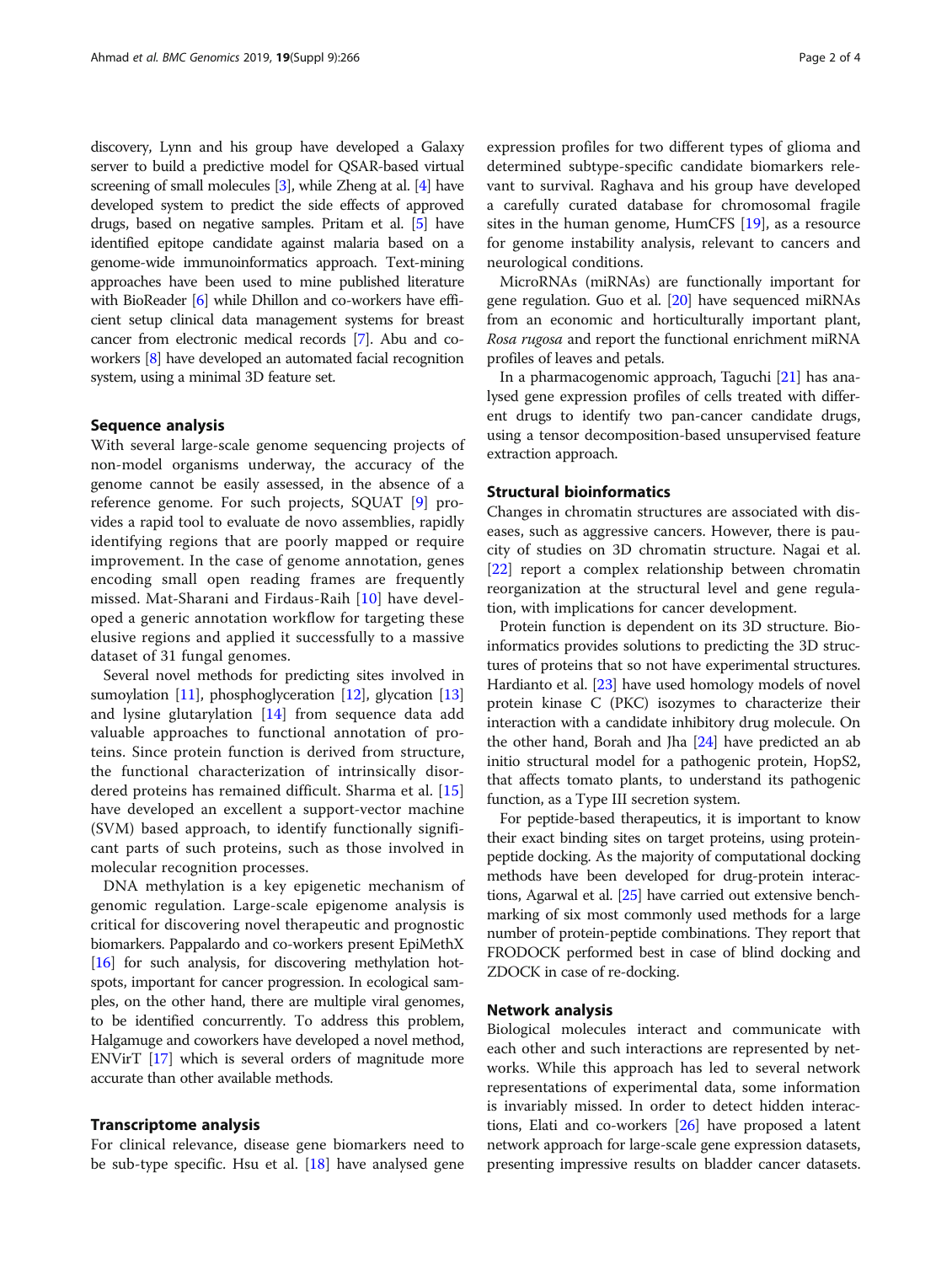<span id="page-2-0"></span>Manoj et al. [\[27](#page-3-0)] have analysed gene expression patterns sugarcane to identify genes that can withstand the effects of climate change and report specific genes which confer drought resistance and tolerance to salinity.

Sen et al. [[28\]](#page-3-0) have analysed structural networks to uncover the evolutionary changes in cancer relevant proteins. Kaalia and Rajapakse [\[29\]](#page-3-0) have extended protein interaction networks to the entire human proteome and report enrichment of gene sets of known functions.

# Conclusion

With the growing interest in applying bioinformatics to personalized and precision medicine, InCoB is becoming increasingly important to the medical community and the 2019 conference will be hosted by Yarsi University in Jakarta, Indonesia, from Sept. 10–12, 2019.

#### Acknowledgements

We are extremely grateful the Department of Biotechnology (DBT), Government of India for their continued support and the Department of Science and Technology (DST), India for a DST-PURSE-II award. We thank the International Society of Computational Biology (ISCB), the Pathfinder Research and Training Foundation, New Delhi, AgriGenome and Schrödinger Inc. for their support.

We thank all the reviewers for their time and effort. We are grateful the excellent support by staff of the APBioNet Secretariat and the School of Computational and Integrative Sciences, Jawaharlal Nehru University.

#### Funding

Publication costs for this article were funded by InCoB 2018.

# Availability of data and materials

Not applicable.

#### About this supplement

This article has been published as part of the 17th International Conference on Bioinformatics (InCoB2018): Medical Genomics/Genomics/Bioinformatics, from the 17th International Conference on Bioinformatics (InCoB2018), New Delhi, India, 26- 28 September 2018. The full contents of the three supplements are available online at [https://bmcbioinformatics.biomedcentral.com/articles/supplements/volume-19](https://bmcbioinformatics.biomedcentral.com/articles/supplements/volume-19-supplement-13) [supplement-13,](https://bmcbioinformatics.biomedcentral.com/articles/supplements/volume-19-supplement-13) [https://bmcgenomics.biomedcentral.com/articles/supplements/](https://bmcgenomics.biomedcentral.com/articles/supplements/volume-19-supplement-9) [volume-19-supplement-9](https://bmcgenomics.biomedcentral.com/articles/supplements/volume-19-supplement-9) and [https://bmcmedgenomics.biomedcentral.com/](https://bmcmedgenomics.biomedcentral.com/articles/supplements/volume-11-supplement-7) [articles/supplements/volume-11-supplement-7](https://bmcmedgenomics.biomedcentral.com/articles/supplements/volume-11-supplement-7) [\[30](#page-3-0)–[32\]](#page-3-0).

#### Authors' contributions

All authors have read and approved the final manuscript.

Ethics approval and consent to participate Not applicable.

# Consent for publication

Not applicable.

# Competing interests

The authors declare that they have no competing interests.

### Publisher's Note

Springer Nature remains neutral with regard to jurisdictional claims in published maps and institutional affiliations.

#### Author details

<sup>1</sup>School of Computational and Integrative Sciences, Jawaharlal Nehru University, New Delhi 110 067, India. <sup>2</sup>Department of Biotechnology, Bhupat and Jyoti Mehta School of Biosciences, Indian Institute of Technology Madras, Chennai, Tamilnadu 600 036, India. <sup>3</sup>Centre for Computational Biology, Indraprastha Institute of Information Technology, Okhla Industrial

Estate, Phase III, New Delhi 110020, India. <sup>4</sup>Department of Biology, School of Science and Technology, Nazarbayev University, Astana, Kazakhstan. 5 International Research Center for Medical Sciences, Graduate School of Medical Sciences, Kumamoto University, Kumamoto 860-0811, Japan. 6 Department of Molecular Sciences, Macquarie University, Sydney, NSW 2109, Australia. <sup>7</sup>Transformational Bioinformatics, Health and Biosecurity Commonwealth Scientific and Industrial Research Organisation, Sydney, Australia.

## Published: 18 April 2019

#### References

- 1. InCoB 2018. [https://incob.apbionet.org/where-incob-has-been/.](https://www.incob.apbionet.org/where-incob-has-been/) Accessed 25 Feb. 2019.
- 2. APBioNet ExCo Position Appointments. [https://www.apbionet.org/apbionet](https://www.apbionet.org/apbionet-exco-position-appointments/)[exco-position-appointments/](https://www.apbionet.org/apbionet-exco-position-appointments/). Accessed 12 Mar 2019.
- 3. Bharti DR, Hemrom AJ, Lynn AM. GCAC: galaxy workflow system for predictive model building for virtual screening. BMC Bioinformatics. 2019; 19(Suppl 13):550.
- 4. Zheng Y, Peng H, Ghosh S, Lan C, Li J. Inverse similarity and reliable negative samples for drug side-effect prediction. BMC Bioinformatics. 2019; 19(Suppl 13):554.
- 5. Pritam M, Singh G, Swaroop S, Singh AK, Singh SP. Exploitation of reverse vaccinology and immunoinformatics as promising platform for genomewide screening of new effective vaccine candidates against Plasmodium falciparum. BMC Bioinformatics. 2019;19(Suppl 13):468.
- 6. Simon C, Davidsen K, Hansen C, Seymour E, Barnkob MB, Olsen LR. BioReader: a text mining tool for performing classification of biomedical literature. BMC Bioinformatics. 2019;19(Suppl 13):57.
- 7. Nor NAM, Taib NA, Saad M, Zaini HS, Ahmad Z, Ahmad Y, Dhillon SK. Development of electronic medical records for clinical and research purposes: the breast cancer module using an implementation framework in a middle income country- Malaysia. BMC Bioinformatics. 2019;19(Suppl 13):402.
- 8. Abu A, Guan NC, Hassan NIAA, Othman SA. Automated craniofacial landmarks detection on 3D image using geometry characteristics information. BMC Bioinformatics. 2019;19(Suppl 13):548.
- 9. Yang LA, Chang YJ, Chen SH, Lin CY, Ho JM. SQUAT: a sequencing quality assessment tool for data quality assessments of genome assemblies. BMC Genomics. 2019;12864-19-S9. [https://doi.org/10.1186/s12864-019-5445-3.](https://doi.org/10.1186/s12864-019-5445-3)
- 10. Mat-Sharani S, Mohd Firdaus-Raih M. Computational discovery and annotation of conserved small open reading frames in fungal genomes. BMC Bioinformatics. 2019;19(Suppl 13):551.
- 11. Sharma A, Lysenko A, Lopez Y, Dehzangi A, Sharma R, Reddy H, Sattar A, Tsunoda T. HseSUMO: Sumoylation site prediction using half-sphere exposures of amino acids residues. BMC Genomics. 2019;12864-19-S9. <https://doi.org/10.1186/s12864-018-5206-8>.
- 12. Sharma A, Chandra A. EvolStruct-Phogly: incorporating structural properties and evolutionary information from profile bigrams for the phosphoglycerylation prediction. BMC Genomics. 2019;12864-19-S9. [https://](https://doi.org/10.1186/s12864-018-5383-5) [doi.org/10.1186/s12864-018-5383-5.](https://doi.org/10.1186/s12864-018-5383-5)
- 13. Reddy HM, Sharma A, Dehzangi A, Shigemizu D, Chandra AATT. GlyStruct: glycation prediction using structural properties of amino acid residues. BMC Bioinformatics. 2019;19(Suppl 13):547.
- 14. Huang KY, Kao HJ, Hsu JBK, Weng SL, Lee TY. Characterization and identification of lysine glutarylation based on intrinsic interdependence between positions in the substrate sites. BMC Bioinformatics. 2019; 19(Suppl 13):384.
- 15. Sharma R, Sharma A, Patil A, Tsunoda T. Discovering MoRFs by trisecting intrinsically disordered protein sequence into terminals and middle regions. BMC Bioinformatics. 2019;19(Suppl 13):378.
- 16. Candido S, Palumbo GAP, Pennisi M, Russo G, Sgroi G, Di Salvatore V, Libra M, Pappalardo M. EpiMethEx: a tool for large-scale integrated analysis in methylation hotspots linked to genetic regulation. BMC Bioinformatics. 2019;19(Suppl 13):385.
- 17. Jayasundara D, Saeed I, Herath D, Yang CY, Senanayake D, Sun Y, Chang BC, Tang SL, Halgamuge SK. ENVirT: inference of ecological characteristics of viruses from metagenomic data. BMC Bioinformatics. 2019;19(Suppl 13):377.
- 18. Hsu JBK, Chang TH, Lee GA, Lee TY. Identification of potential biomarkers related to glioma survival by gene expression profile analysis. BMC Med Genet. 2019;12920-11-S7. [https://doi.org/10.1186/s12920-019-0479-6.](https://doi.org/10.1186/s12920-019-0479-6)